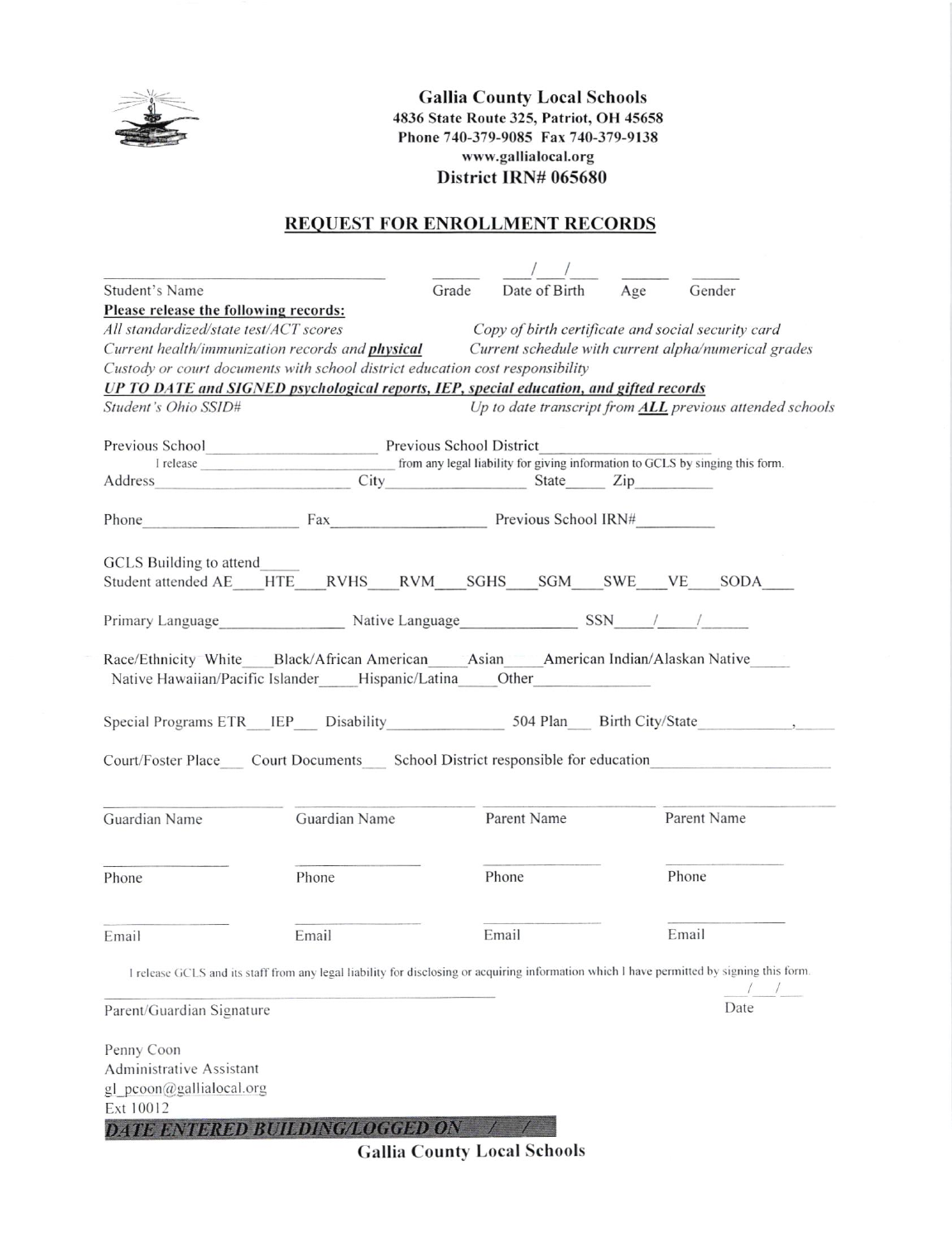## **Gallia County Local Schools** TB SKIN TESTING

In conjunction with The Gallia County Health Department, all new to Gallia County incoming students are required to have a TB Skin Test within the past twelve (12) months.

This test is mandatory WITHIN FOURTEEN (14) DAYS of GCLS enrollment. TB Skin Test are administered, free of charge, Monday, Tuesday, Wednesday, and Friday, 8:00 AM to 4:00 PM at the Gallia County Health Department, 499 Jackson Pike, Gallipolis, OH 45631, 740-441-2950.

After TB Skin Test is administered and read, documentation must be forwarded to the student's school for record keeping purposes.

## NEW STUDENT BUS BOARDING PASS-NOT CCO APPLICABLE

| School Attending |                   |                 |                |                                      |
|------------------|-------------------|-----------------|----------------|--------------------------------------|
|                  | Student Name      |                 |                |                                      |
|                  | DOB / / Age Grade |                 |                |                                      |
|                  |                   | City            |                | $\mathsf{Zip}_{\_\_}$<br>State       |
|                  | Guardian Name     |                 |                |                                      |
| Phone            |                   | Emergency Phone |                |                                      |
| Driver Name      |                   |                 |                | Bus# AM Pickup Time PM Drop Off Time |
|                  |                   |                 | APPROVAL STAMP |                                      |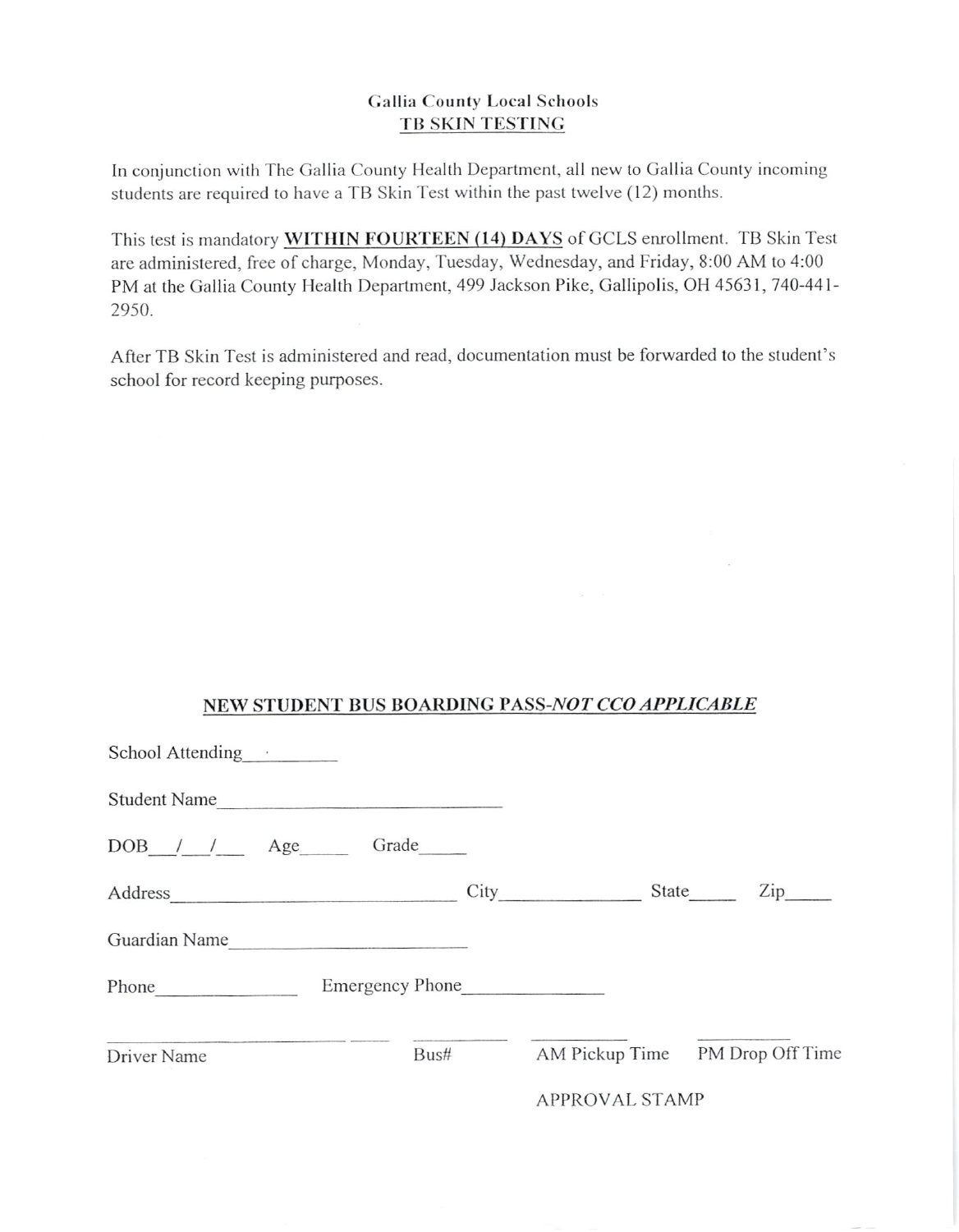## CONFIDENTIAL HEALTH HISTORY **GALLIA COUNTY LOCAL SCHOOLS**

| CURRENT GRADE: _______________ DATE OF BIRTH ___________________ GENDER: M F                               |                              |                                  |  |  |  |  |  |
|------------------------------------------------------------------------------------------------------------|------------------------------|----------------------------------|--|--|--|--|--|
|                                                                                                            |                              |                                  |  |  |  |  |  |
|                                                                                                            |                              |                                  |  |  |  |  |  |
| CHILD LIVES WITH: MOTHER FATHER GRANDPARENT GUARDIAN OTHER                                                 |                              |                                  |  |  |  |  |  |
|                                                                                                            |                              |                                  |  |  |  |  |  |
|                                                                                                            |                              |                                  |  |  |  |  |  |
| DOES YOUR CHILD HAVE: IEP YES NO                                                                           | 504 PLAN Y N                 | SPECIAL EQUIPMENT Y N            |  |  |  |  |  |
| DOES YOUR CHILD HAVE ALLERGIES (FOOD, MEDICATIONS, INSECTS, LATEX, ETC)?<br>Y N                            |                              |                                  |  |  |  |  |  |
|                                                                                                            |                              |                                  |  |  |  |  |  |
| Please list any medications/treatments this student requires daily (even if not needed at school): _______ |                              |                                  |  |  |  |  |  |
| CHECK ANY OF THE FOLLOWING THAT APPLY TO THIS STUDENT:                                                     |                              |                                  |  |  |  |  |  |
| <b>No Health Conditions</b>                                                                                | $\Box$ Vision Impairments    | <b>Digestive Issues</b>          |  |  |  |  |  |
| <b>D</b> ADHD/ADD                                                                                          | $\Box$ amblyopia             | □ Cystic Fibrosis                |  |  |  |  |  |
| □ Asthma                                                                                                   | □ wears glasses/contacts     | □ MusculoSkeletal Issues         |  |  |  |  |  |
| □ Migraines/Headaches                                                                                      | color vision deficits        | <b>E</b> Kidney Issues           |  |  |  |  |  |
| <b>Diabetes</b>                                                                                            | <b>E</b> Hearing Impairments | □ Learning Disability            |  |  |  |  |  |
| <b>Seizures</b>                                                                                            | <b>□Hearing Aides RL</b>     | <b>ID Mental Health Concerns</b> |  |  |  |  |  |
| <b>Cardiac Issues</b>                                                                                      | <b>D Eating Disorder</b>     | <b>D</b> Liver Issues            |  |  |  |  |  |
| <b>E High Blood Pressure</b>                                                                               | <b>Menstrual Issues</b>      | <b>D</b> Vascular Issues         |  |  |  |  |  |

If you checked any of the above boxes, please describe the condition and current treatments:

If this student has had accidents or surgery, please list the dates and nature of each:

Please list any concerns not already listed that the school nurse/teacher need to address:

\*\* Please Continue on Reverse Side